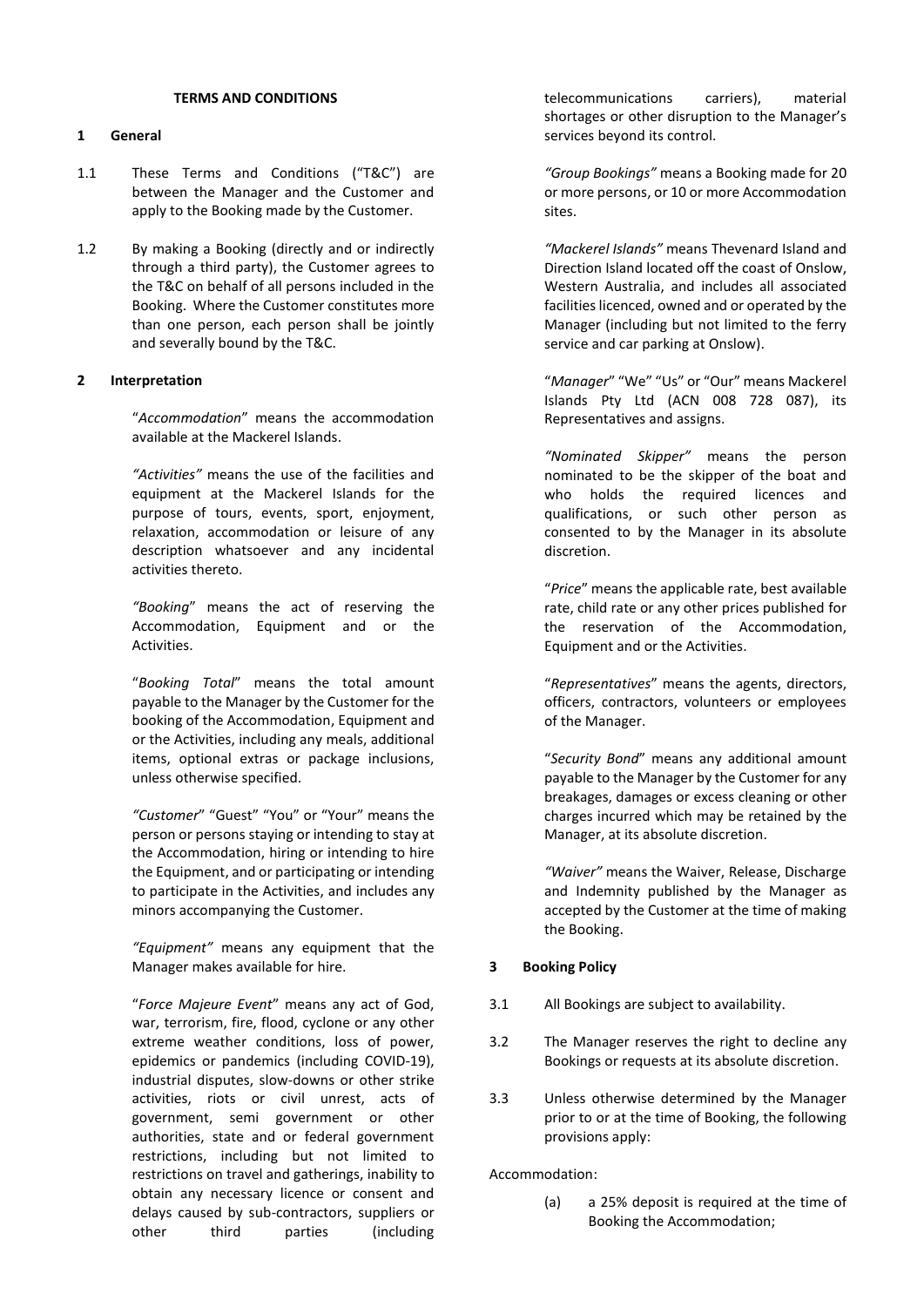- (b) payment of the balance of the Booking Total is required 28 days prior to arrival;
- (c) if the Booking is made within 28 days of the arrival date, full payment of the Booking Total is required at the time of Booking;
- (d) a final list identifying all Guests staying in the Accommodation is to be provided by the Customer a minimum of 14 days prior to arrival;
- (e) a minimum stay of 2 nights will apply to all Bookings, except for Bookings made during school holidays (excluding summer school holidays), public holidays, long weekends and Easter dates applicable in Western Australia where a minimum stay of 3 nights will apply;

# Equipment:

(f) full payment of the Booking Total is required at the time of Booking;

# Activities:

(g) full payment of the Booking Total is required at the time of Booking;

# Specials / Packages:

- (h) for packages, deals and special offers, payment of the Booking Total is required in accordance with the relevant terms and conditions published at the time of Booking.
- 3.4 A valid credit card is required at the time of Booking to guarantee your reservation. Your credit card will be held as security for your Booking and utilised for any Security Bond, applicable deposits, payments, outstanding charges, cancellation fees, no-show fees, damage and any breach of these T&C.
- 3.5 The Manager reserves the right to request payment of a Security Bond by the Customer, at its absolute discretion.
- 3.6 Failure by the Customer to make payment as required in accordance with the T&C, or as otherwise requested by the Manager, may result in the Booking being cancelled and the Manager making available the Accommodation, Equipment and or the Activities, or any part thereof, to other persons to book.
- 3.7 Bank fees, credit card charges, Paypal fees, exchange rates and any other fees and charges

incurred by transferring money from the Customer to the Manager are the sole responsibility of the Customer, are payable by the Customer and are non-refundable.

- 3.8 If the Customer makes payment by way of credit card, the Customer warrants that the information provided to the Manager is true and complete, that the Customer is authorised to use the credit card to make payment and that the Customer's payment will be honoured by the credit card issuer. The Manager reserves the right to conduct various checks to validate the identity and integrity of the Customer's payment details, which may include undertaking a pre-authorisation process and or requesting additional information from the Customer to verify identity.
- 3.9 Any items or services not included in the Booking are the sole responsibility of the Customer and must be paid by the Customer. Any outstanding accounts will need to be paid and settled on departure from the Mackerel Islands.
- 3.10 The Manager reserves the right to request identification information and documentation, including government issued photographic identification, upon check-in.

# **4 Cancellation**

- 4.1 All cancellations must be received in writing from the Customer to the Manager via email to 'bookings@mackerelislands.com.au' or via phone to '+61 (0)8 9184 6444'. It is the Customer's responsibility to contact the Manager to verify that the cancellation of the Booking request has been received.
- 4.2 The Customer is responsible to ensure flights, vehicle hire, travel insurance and any components booked outside the Mackerel Islands are cancelled by the Customer and the Customer will adhere to the cancellation policy of each individual supplier.
- 4.3 Subject to the T&C, for Accommodation, where the Customer cancels the Booking:
	- (a) 28 days or more prior to the arrival date, all monies paid by the Customer will be refunded to the Customer less an amount equivalent to 10% of the deposit which will be retained by the Manager; and
	- (b) less than 28 days prior to the arrival date (including no shows), all monies paid by the Customer will be forfeited to the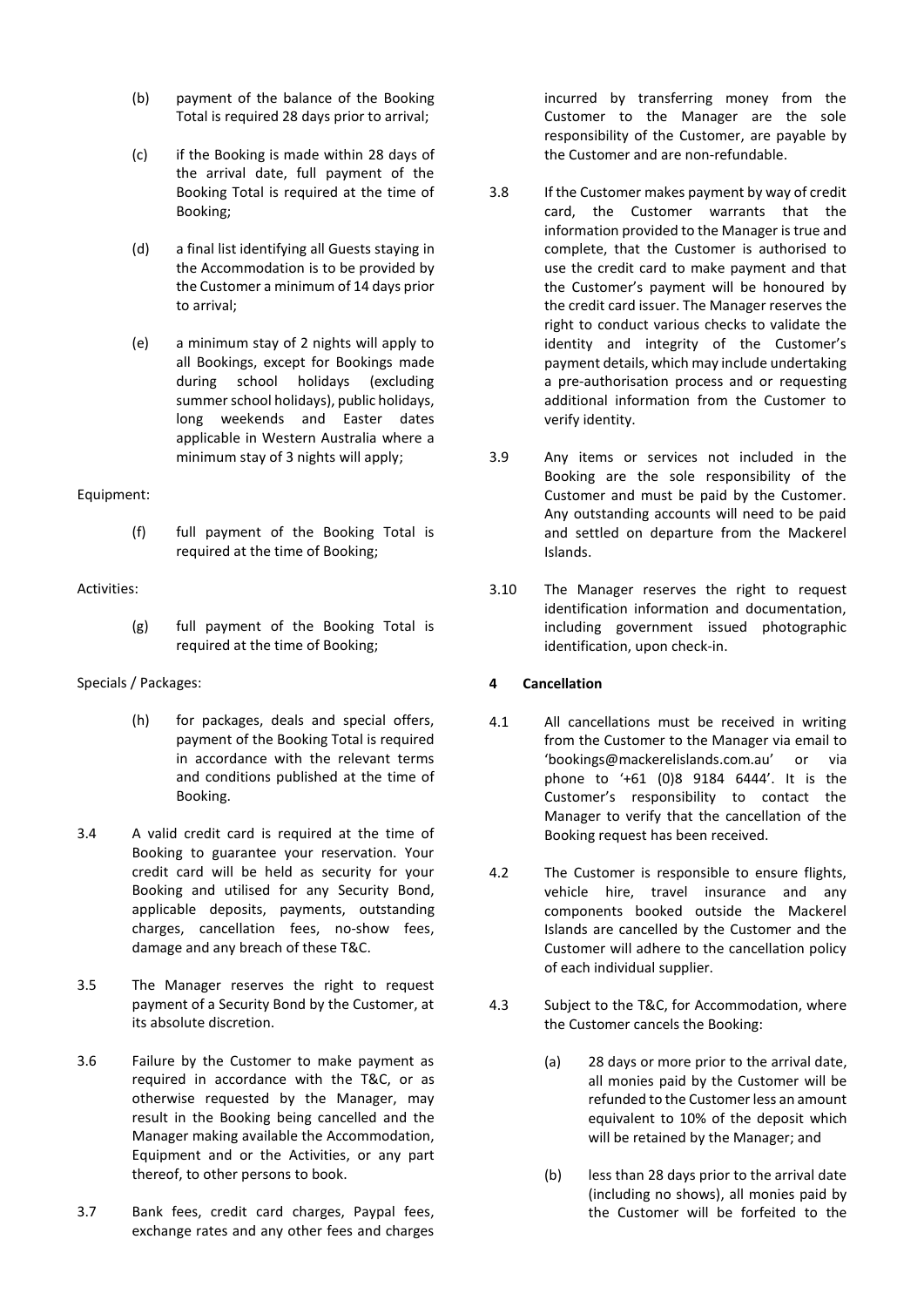Manager.

- 4.4 For Guest curtailment and or early check-out, all monies paid by the Customer will be forfeited.
- 4.5 Subject to the T&C, if the Manager is required to cancel the Booking for any reason the Manager may, in its absolute discretion, offer the Customer a refund of a portion of or all monies paid to the Manager, offer a credit for a future or alternative booking, and or vary the Booking date, Accommodation type, Equipment or Activity type to allow the Accommodation, Equipment and or the Activities to be booked as varied. Credits are able to be redeemed on any products offered by the Manager, at the Manager's absolute discretion.

#### **5 Prices**

- 5.1 Prices are in AUD.
- 5.2 Prices, Accommodation, Equipment and Activities as shown on the website are subject to change. The Manager reserves the right to change this information without notice. Existing Bookings that have been paid in full, or for which a deposit has been paid, will retain the Price as per the Booking.

#### **6 Accommodation, Restaurant and Bar, Facilities**

- 6.1 Campfires are not permitted.
- 6.2 Smoking or vaping is not permitted inside any building, hallway, stairwell, balcony or other indoor or adjacent area.
- 6.3 All Accommodation, contents, fixtures and fittings is and remains the property of the Manager at all times.
- 6.4 The Customer shall not affix any fixture or make any renovation, alteration or addition to the Accommodation, without the prior consent of the Manager, and any alterations or modifications to Accommodation must be carried out by the Manager.
- 6.5 The Manager takes no responsibility for the suitability of the Accommodation for the Customer's specific requirements, and it is the Customer's responsibility to ensure that all Accommodation is suitable for the Customer's specific needs.
- 6.6 The Customer must notify the Manager immediately of any concern with the Accommodation.

Customer's liability and the Customer must take adequate precautions to prevent any damage from occurring. The Customer will be charged for any repairs required to damaged Accommodation.

- 6.8 The Manager shall not be liable for any loss or damages arising out of the overloading, misuse or abuse of the Accommodation by the Customer and the Customer agrees to keep the Manager indemnified in respect thereof.
- 6.9 The Customer warrants that the Accommodation will be returned to the Manager in the same condition as the Accommodation was hired.
- 6.10 The Customer must notify the Manager immediately of any loss or damage to the Accommodation.
- 6.11 The Manager will inspect the Accommodation after the Customer's use. Any defects, damage or state of uncleanliness shall be reported to the Customer.
- 6.12 The Customer will pay the cost of any damage to, cleaning or loss of the Accommodation (including any fixtures and fittings and contents therein), which occurred during the Booking period, and any reasonable expenses incurred by the Manager as a result of such damage, cleaning and or loss to be determined by the Manager at its absolute discretion.
- 6.13 The Manager reserves the right to use any Security Bond to cover the cost of any breakages, damage to, cleaning of or loss of the Accommodation, and any reasonable expenses incurred by the Manager as a result of such damage, cleaning and or loss.
- 6.14 The Customer acknowledges and agrees that any amounts payable in relation to any loss and damage (including cleaning) suffered by the Manager shall constitute liquidated damages that are immediately due and payable by the Customer to the Manager.
- 6.15 The Customer authorises the Manager to deduct monies from any Security Bond for any loss, damage, repairs or other expenses incurred during the Booking period.

#### <span id="page-2-0"></span>**7 Noise Levels**

- 7.1 The Customer acknowledges that the Mackerel Islands are a public place and noise can adversely impact other patrons.
- 7.2 The Manager does not permit excessive noise at

6.7 Any damage to the Accommodation is the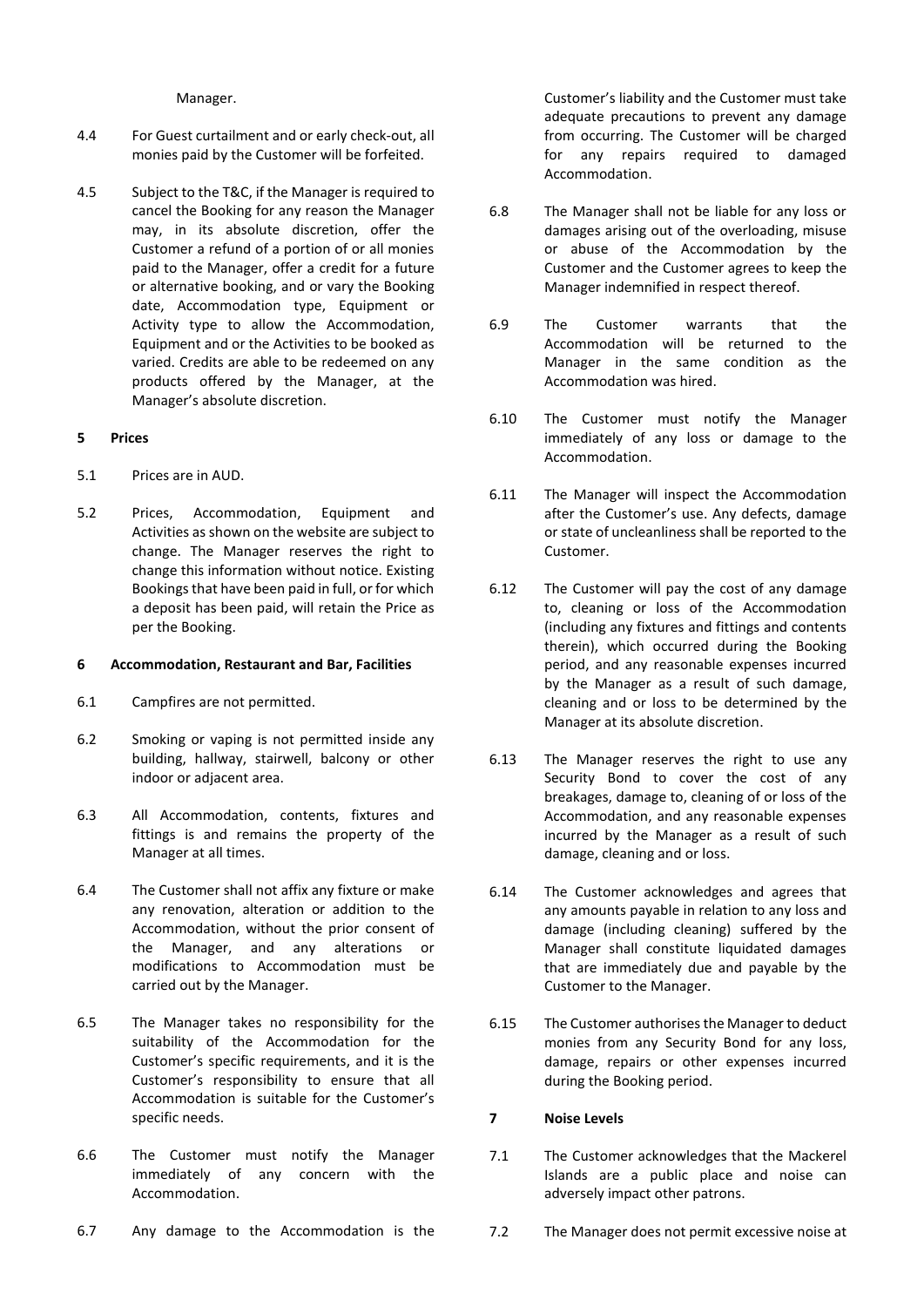the Mackerel Islands. The Customer acknowledges that the Customer will ensure that minimum noise is emitted and the peace and quiet of other patrons and the Mackerel Islands is not disturbed.

7.3 The Customer acknowledges that a continuous or repeated breach of this clause [7](#page-2-0) shall constitute a 'material breach' for the purposes of claus[e 14.1.](#page-5-0)

# **8 Behaviour**

- 8.1 The Manager has a zero-tolerance approach to any behaviour that puts Customer safety in danger, or creates an unsafe or unwelcome environment for Customer, the Manager and its Representatives. This includes but is not limited to bullying, harassment, abusive or otherwise unsafe or unwelcome conduct.
- 8.2 The Customer acknowledges that a breach of this clause shall constitute a 'material breach' for the purposes of clause [14.1.](#page-5-0)

#### **9 Equipment**

- 9.1 All Equipment is and remains the property of the Manager at all times.
- 9.2 The Customer shall not affix any fixture or make any renovation, alteration or addition to the Equipment, without the prior consent of the Manager, and any alterations or modifications to Equipment must be carried out by the Manager.
- 9.3 The Manager takes no responsibility for the suitability of the Equipment for the Customer's requirements.
- 9.4 The Customer must inspect the Equipment upon receipt and delivery and notify the Manager immediately of any concern the Customer has in relation to the Equipment.
- 9.5 By accepting delivery of the Equipment, the Customer agrees and acknowledges that the Equipment is:
	- (a) in good clean condition;
	- (b) in satisfactory working order;
	- (c) fit for purpose; and
	- (d) of the quality and specifications as hired.
- 9.6 Upon collection of the Equipment, the Customer is responsible for the Equipment and shall maintain the Equipment in good condition until

its return to the Manager.

- 9.7 The Customer warrants that the Equipment will be returned to the Manager in the same condition as the Equipment was hired.
- 9.8 The Customer agrees to a pay a Security Bond (if required by the Manager at its absolute discretion) which will be returned to the Customer provided that the Equipment is returned on time and in accordance with these T&C.
- 9.9 The Manager reserves the right to use the Security Bond to cover the costs of any damage to or loss of the Equipment, or any of it, and any expenses incurred by the Manager as a result of such damage and or loss.
- 9.10 The Customer authorises the Manager to deduct monies from the Security Bond for any loss, damage, repairs or other expenses incurred between the delivery of the Equipment to the Customer and the return of the Equipment to the Manager.
- 9.11 The Customer must return all Equipment at the end of the hire period, or otherwise by demand. A continuing hire fee may be charged at the Manager's sole discretion for all Equipment not returned to the Manager at the end of the hire period until the Equipment has been returned. The Customer shall give appropriate notice to the Manager if any extension or termination of the hire is requested. Availability of extension of Equipment hire cannot be guaranteed. No refunds will be issued for the early return of Equipment on hire (extended or otherwise).

#### **10 Activities**

- 10.1 The Customer is required to arrive at least 15 minutes before the commencement of the Activity.
- 10.2 If the Customer does not arrive within 15 minutes of the commencement of the Activity, the Manager (or such other third party) has the right to commence the Activity in the Customer's absence or cancel the Activity. All monies paid by the Customer to the Manager will be forfeited.

# **11 Boat Hire**

- 11.1 A boat can only be hired and controlled, at all times, by the Nominated Skipper.
- 11.2 The Nominated Skipper is responsible and liable for all occupants and their actions at all times and he or she is required to advise all occupants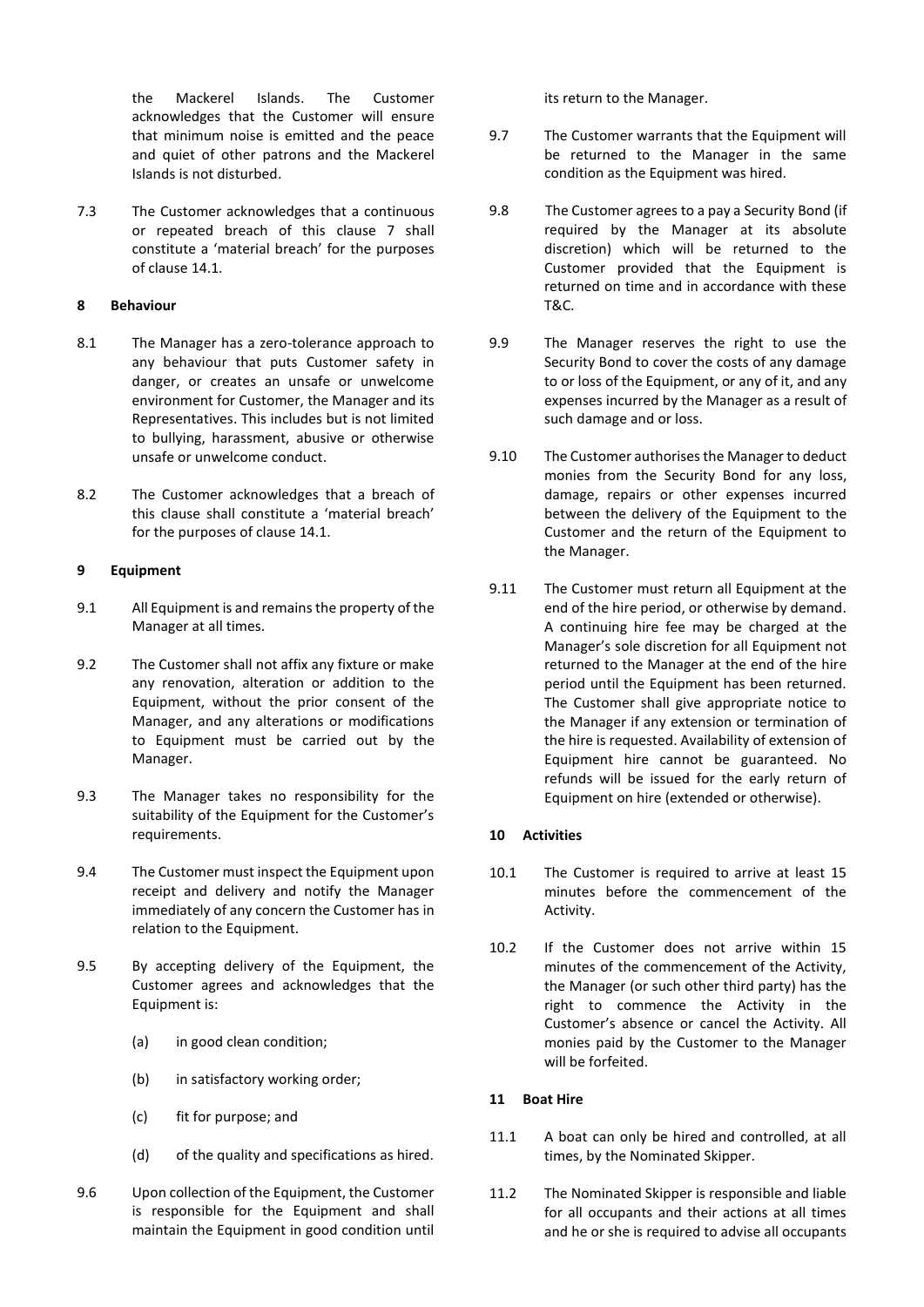of the risks and dangers associated with the use and operation of the boat prior to boarding.

- 11.3 The Nominated Skipper is responsible for the safety of all persons on board.
- 11.4 The Nominated Skipper warrants that all persons on board the boat are competent swimmers. Where a person is not a competent swimmer or less than 10 years of age, the Nominated Skipper accepts responsibility for such persons.
- 11.5 The Nominated Skipper warrants that they have a current and valid driver's licence or alternative form of photo identification, and if required a recreational skipper's ticket.
- 11.6 The Customer shall not use the boat for any commercial activity without the consent of the Manager provided in writing.
- 11.7 The boat shall not be used for any illegal purpose such as carrying passengers or goods for hire or sublease.
- 11.8 At no time shall the Customer exceed the maximum persons onboard stated by the Manager.
- 11.9 The boat shall not be used to push, propel or tow another boat, barge or any other thing and also not to be tied to another boat without the consent of the Manager.
- 11.10 The Customer is not allowed to remove or disassemble any parts of the boat (especially the motor or batteries).
- 11.11 The Customer shall not leave the boat or any trailer unattended for any unreasonable length of time and shall be responsible for any losses suffered due to theft or other misadventure which cannot be recouped by the Manager under the provision of its insurance policy.
- 11.12 The Customer is aware that the Manager shall not be responsible for any fines incurred or any breaches of WA Roads and Maritime Services regulations in respect to the boat whilst it is under the control or custody of the Customer, or during the continuance of the term of the hire. All fines incurred whether they be Traffic, Department of Transport or Marines and Harbours or otherwise shall be paid by the Customer.
- 11.13 Operation of the boat is only permitted during daylight hours (from sunrise to sunset) unless otherwise expressly agreed by the Manager.
- 11.14 All Western Australian marine safety and licensing rules apply. The boat is to be used and navigated so as to comply with the requirements of WA Roads and Maritime Services.
- 11.15 The Customers agrees and warrants:
	- (a) the Customer's nominated mobile phone will be left on and the Customer will be contactable at all times during the hire period and where the boat remains in the possession and or control of the Customer;
	- (b) the boat is not to be operated above the relevant speed limit;
	- (c) the boat is not to operate in non-smooth waters;
	- (d) the boat will only be operated on areas specified by the Manager;
	- (e) littering in the boat and disposing rubbish into the water is not allowed;
	- (f) an additional fee may apply if the Manager is required to rescue the Customer from shallow or similar water where the Customer requires rescue as a result of their own actions; and
	- (g) if the Customer is fishing or crabbing, all relevant persons will hold all relevant licences and qualifications, including at least one person on board having a Recreational Fishing from Boat Licence.
- 11.16 All passengers should only drink moderately and the Nominated Skipper should have a BAC less than 0.05 (0.05 g/ 100 ml) at all times.
- 11.17 Smoking or consumption of illegal drugs on the boat, the pen and on the whole premises is not allowed at any time. The use of e-cigarettes (electronic cigarettes) is also prohibited.
- 11.18 Weather forecast monitoring is the responsibility of the Customer to ensure safety of persons on board of the boat.
- 11.19 The Customer must not operate the boat in poor weather or sea/river conditions and must come back to the shore / jetty / pen as soon as possible or where such conditions are imminent. If these conditions are present before the hire proceeds a transfer of reservation will be granted to the Customer.
- 11.20 In the event of a boat breaking down or the onset of poor weather conditions, the Customer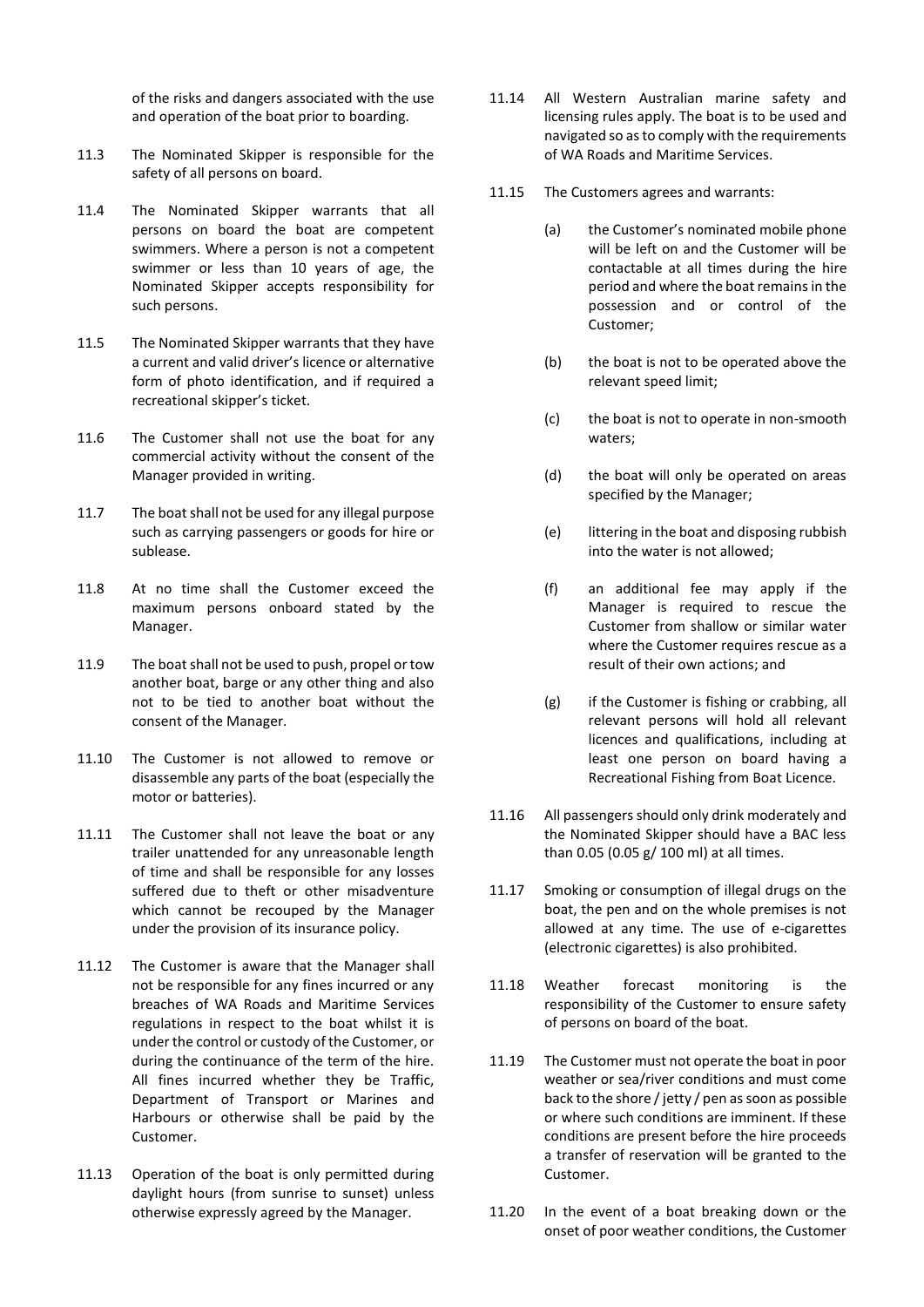shall notify the Manager to arrange for the immediate return of the boat. In no event shall the Manager be responsible for any consequential loss incurred by the Customer in returning the boat.

11.21 The Customer indemnifies the Manager from any loss or damages suffered as a result of the Customer's or the Nominated Skipper's breach of these T&C.

# **12 Moorings**

- 12.1 The Manager makes no representations or warranties in relation to the boat moorings at the Mackerel Islands.
- 12.2 The Customer accepts all liability in relation to the use of any boat moorings.
- 12.3 The Customer acknowledges that the Customer:
	- (a) has adequate public liability insurance for its vessel;
	- (b) will undertake its own safety and other relevant checks prior to use of the moorings; and
	- (c) will not leave the vessel on a mooring unless a competent operator is present within the limits of the Mackerel Islands.
- 12.4 A fee will be payable by the Customer for the use of the mooring, determined by the Manager at is absolute discretion.

# **13 Customer's Warranties**

- 13.1 The Customer warrants that:
	- (d) the Customer has and will comply with all applicable laws, including in relation to entry to and within Western Australia and COVID-19;
	- (e) the Customer has and will comply with all lawful directions of the Manager, including in relation to COVID-19;
	- (f) there are no legal restrictions preventing the Customer from agreeing to the T&C;
	- (g) the T&C apply to the Booking only;
	- (h) the Customer acknowledges that the Customer may be visiting places where the political, cultural and geographical attributes present certain risks, dangers and physical challenges greater than those present in their daily life and by

making a Booking the Customer acknowledges they have considered the potential risks, dangers and challenges, and expressly assumes those risks. The Customer is solely responsible for acquainting themselves with customs, weather conditions (including cyclones and other inclement weather), road conditions, physical challenges, accessibility and laws in effect at the Mackerel Islands;

- (i) the Customer acknowledges that the location of the Activities, natural hazards, environment, geography, flora and fauna of the Mackerel Islands may involve a significant amount of personal risk. The Customer hereby assumes all such risk and does hereby release the Manager from all claims and causes of action arising from any damages or injuries or death resulting from these inherent risks;
- (j) the Customer will cooperate with the Manager and provide it with information that is reasonably required and necessary as requested by the Manager from time to time, to enable the Manager to carry out the Booking and will comply with such requests in a timely manner; and
- (k) the information provided by the Customer is true, correct and complete.

# **14 Termination**

- <span id="page-5-0"></span>14.1 The Manager may terminate the Booking if there has been a material breach of the T&C.
- 14.2 Any termination of the Booking in accordance with this provision will result in all monies paid by the Customer to the Manager being forfeited by the Customer and retained by the Manager.
- 14.3 The accrued rights, obligations and remedies of the Manager is not affected by the termination of the T&C.

# <span id="page-5-1"></span>**15 Liability**

- 15.1 In addition to this clause [15,](#page-5-1) the Customer acknowledges reading and accepting the Waiver.
- 15.2 To the fullest extent permitted by law, the Customer releases, waives, discharges and indemnifies the Manager and its Representatives from any and all claims and actions, which may be made by the Customer or any third party, or on the Customer's behalf and or any third party's behalf, for loss, in any way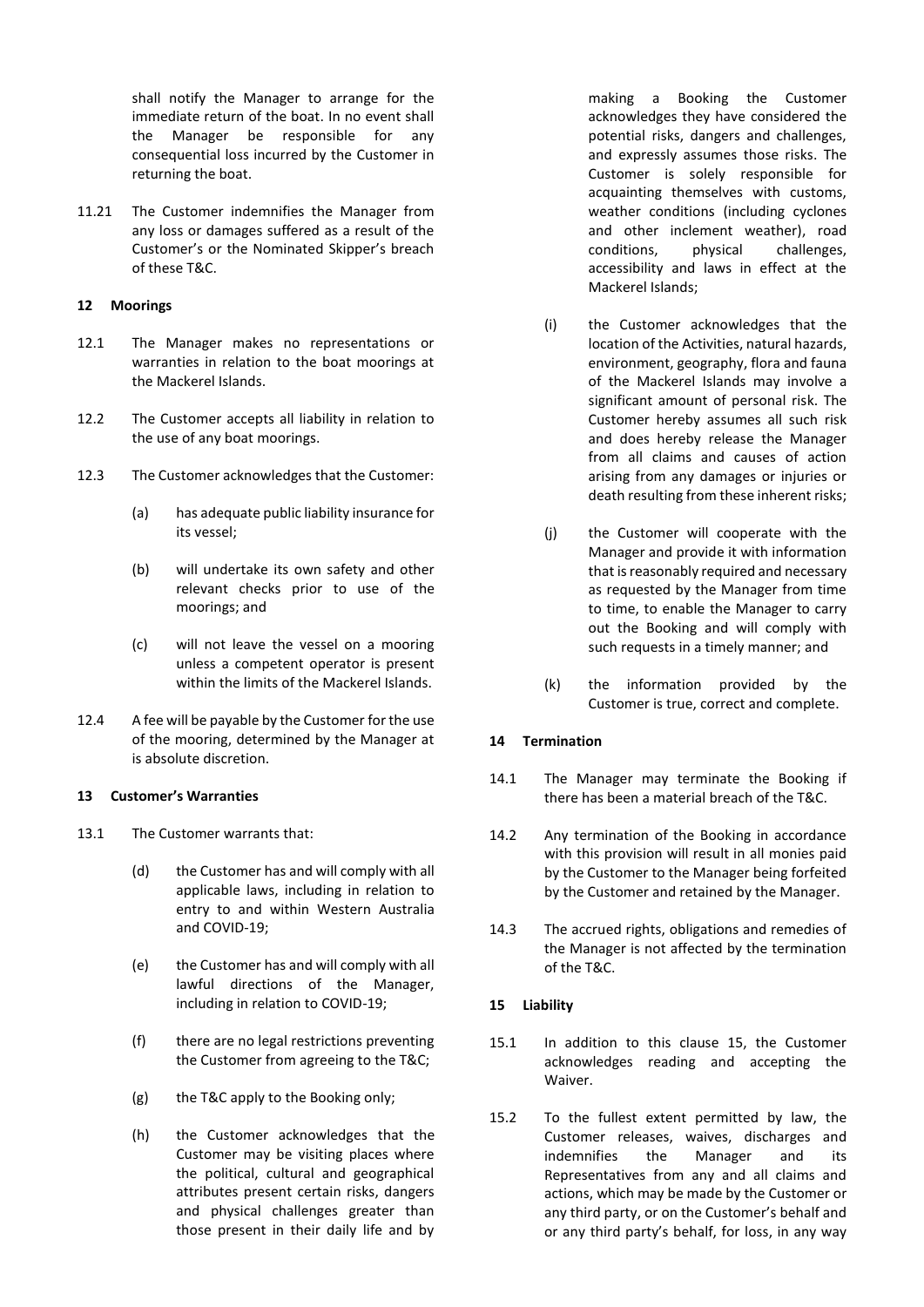arising out of or related to the Booking or the T&C, including but not limited to property loss or damage, bodily injury or death.

- 15.3 The Manager and its Representatives shall not in any event be liable for contingent, consequential, indirect, special, and punitive or any other similar damages, howsoever caused, for any damage, injury or loss, arising out of or in connection with the Booking or the T&C, whether arising under breach of contract, negligence (commission, omission or advice), statute or otherwise.
- 15.4 To the fullest extent permitted by law, the total liability of the Manager and its Representatives arising out of, or in connection with, the Booking or the T&C is limited to the total value of the Booking.
- 15.5 This claus[e 15:](#page-5-1)
	- (a) applies notwithstanding that any such claim, action or loss may come about, either wholly or in part, due to the negligence of or breach of a contractual term by the Manager;
	- (b) is intended to be as broad and inclusive as is permitted by law; and
	- (c) does not exclude, restrict or modify the application of the *Competition and Consumer Act 2010* (Cth), as amended from time to time.

# **16 GST**

- 16.1 Unless otherwise stated, all amounts payable by the Customer are inclusive of GST.
- 16.2 The Customer agrees to pay GST in respect of any goods or services that the Manager supplies to the Customer and or are supplied to the Customer on behalf of the Manager.

# **17 Costs of Recovery**

17.1 Any expenses, costs or disbursements incurred by the Manager in recovering any monies payable by the Customer, including dishonoured cheques, debt collection agency fees, solicitor's costs and interest thereon shall be paid by the Customer on a full indemnity basis.

# **18 Insurance**

18.1 The Customer must obtain comprehensive travel and medical insurance including but not limited to cover for medical expenses, evacuation charges, trip cancellation and force

majeure events.

# **19 Government Requirements / COVID-19**

- <span id="page-6-0"></span>19.1 The Customer shall comply with all vaccination and or testing requirements and or directions by:
	- (a) the Government (Federal or State);
	- (b) Western Australian health authorities; or
	- (c) the Manager,

in relation to COVID-19 (or any other disease or virus), for entry into Western Australia or to access the Mackerel Islands and or the tours or services.

- 19.2 Where the Customer:
	- (a) is unable to meet any requirement (including where a Government or Western Australian health authority requirement is introduced subsequent to the Booking);
	- (b) cancels the Booking; or
	- (c) is unable to access the Mackerel Islands,

as a result of a requirement referred to in clause [19.1](#page-6-0) above, the Customer shall forfeit any and all monies paid to the Manager.

19.3 Where the Customer does not comply with any requirement referred to in clause [19.1](#page-6-0) above, the Manager reserves the right to decline the Booking, cancel the Booking or refuse entry into the Mackerel Islands at the Manager's absolute discretion and at the Customer's cost.

# **20 Force Majeure Event**

- 20.1 If any Force Majeure Event results in the Manager being prevented from, or delayed in, performing any of its obligations to the Customer:
	- (a) then such a delay or prevention of performance shall not be deemed to be a breach of contract or any other obligation placed upon the Manager under these T&C;
	- (b) no loss or damage shall be claimed by the Customer from the Manager by reason thereof; and
	- (c) the Manager shall use its best endeavours to minimise and reduce any